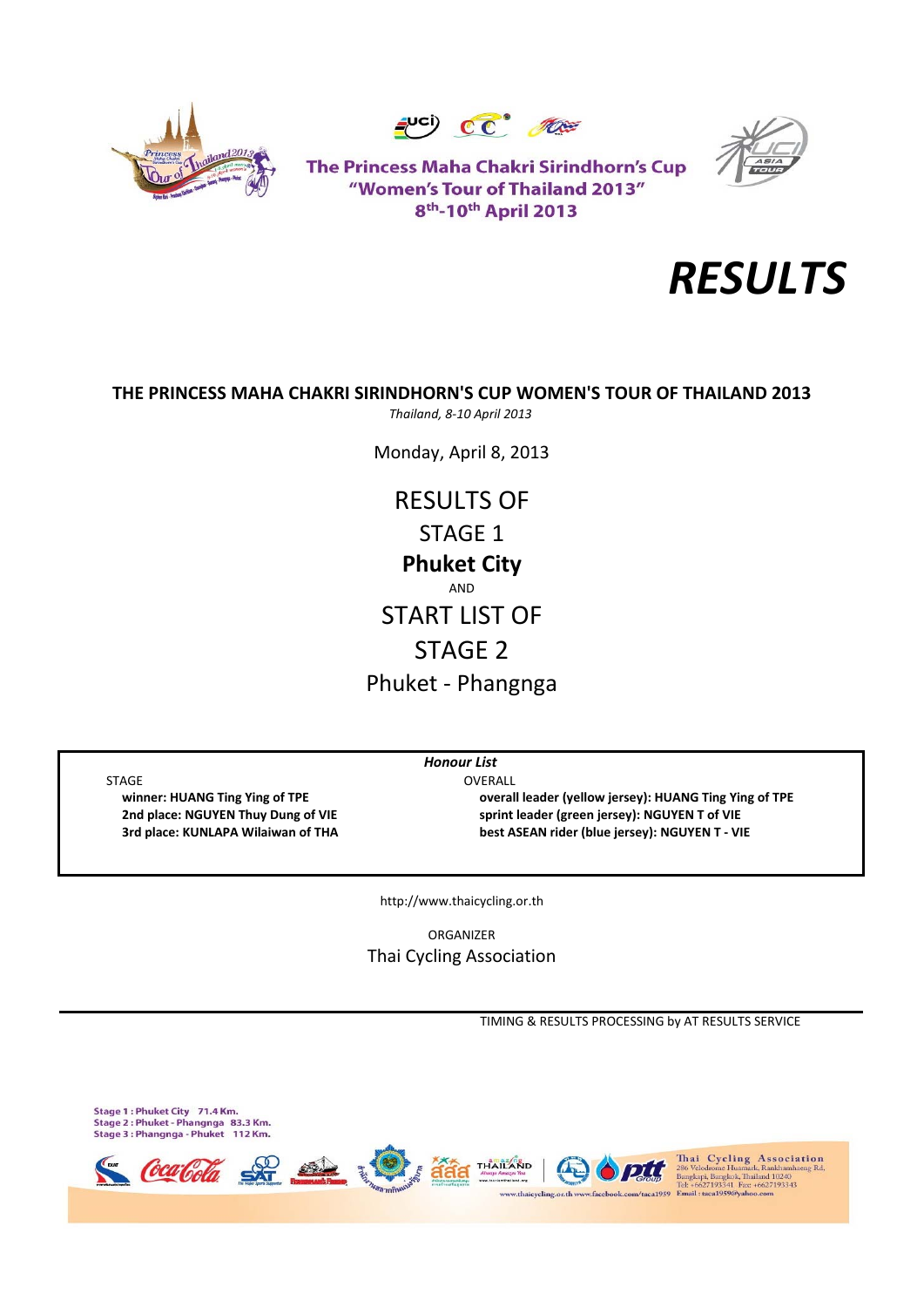### *COMMISSAIRES' COMMUNIQUE on Monday, April 8, 2013*

- **1** INFOTMATION OF STAGE 1 Nothing to report
- **2** Jersey Leader & Wearer in Stage 2

| YELLOW      | No. 2 HUANG. T of TPE    |
|-------------|--------------------------|
| GREEN       | No. 71 NGUYEN. T of VIE  |
| <b>BLUE</b> | No. 71 NGUYEN. T of VIE  |
| wearer      | No. 63 KUNLAPA. W of THA |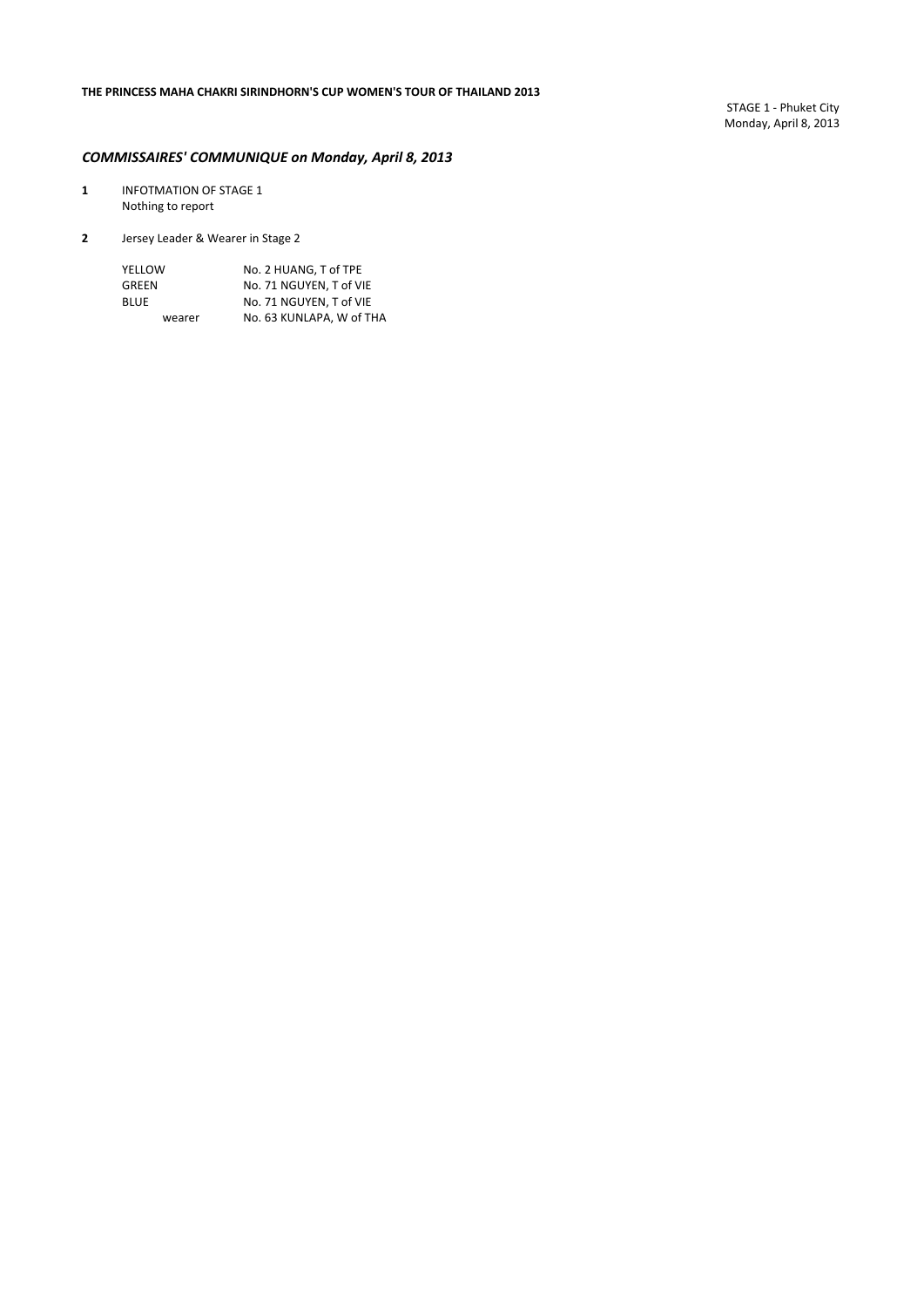STAGE 1 ‐ Phuket City Monday, April 8, 2013 09:00 Distance : 71.4 km Average Speed of Winner : 37.86km/hr Sunny

#### *STAGE INDIVIDUAL CLASSIFICATION*

| <b>PLACE</b>       | NO             | <b>NAT</b> |          | SURNAME, NAME                | <b>TEAM</b> | <b>TIME</b> |       | <b>GAP BONUSES</b> | PENALTY |
|--------------------|----------------|------------|----------|------------------------------|-------------|-------------|-------|--------------------|---------|
| 1                  | $\overline{2}$ | <b>TPE</b> | 19900529 | <b>HUANG Ting Ying</b>       | <b>TPE</b>  | 1:53:10     |       | 10                 |         |
| 2                  | 71             | <b>VIE</b> | 19900904 | <b>NGUYEN Thuy Dung</b>      | VIE         | 1:53:10     | 00:00 | 09                 |         |
| 3                  | 63             | <b>THA</b> | 19871225 | KUNLAPA Wilaiwan             | <b>THA</b>  | 1:53:10     | 00:00 | 06                 |         |
| 4                  | 53             | <b>HKG</b> | 19931121 | LEUNG Bo Yee                 | <b>HKG</b>  | 1:53:10     | 00:00 | 01                 |         |
| 5                  | 11             | <b>JPN</b> | 19910518 | UWANO Minami                 | <b>JPN</b>  | 1:53:10     | 00:00 | 00                 |         |
| 6                  | $\mathbf{1}$   | <b>TPE</b> | 19850107 | HSIAO Mei Yu                 | <b>TPE</b>  | 1:56:21     | 03:11 | 00                 |         |
| 7                  | 54             | <b>HKG</b> | 19891214 | MENG Zhaojuan                | <b>HKG</b>  | 1:56:21     | 03:11 | 00                 |         |
| 8                  | 62             | <b>THA</b> | 19881231 | <b>BOONSAWAT Panwaraporn</b> | <b>THA</b>  | 1:56:21     | 03:11 | 00                 |         |
| 9                  | 52             | <b>HKG</b> | 19860315 | DIAO Xiaojuan                | <b>HKG</b>  | 1:56:21     | 03:11 | 00                 |         |
| 10                 | 64             | <b>THA</b> | 19891208 | <b>NUNTANA Supuksorn</b>     | <b>THA</b>  | 1:56:21     | 03:11 | 00                 |         |
| 11                 | 74             | <b>VIE</b> | 19880311 | <b>NGUYEN Ngoc Trang</b>     | VIE         | 1:56:21     | 03:11 | 00                 |         |
| 12                 | 15             | <b>JPN</b> | 19800810 | TOYOOKA Ayako                | <b>JPN</b>  | 1:56:21     | 03:11 | 00                 |         |
| 13                 | 61             | <b>THA</b> | 19841009 | <b>NONTASIN Chanpeng</b>     | <b>THA</b>  | 1:56:21     | 03:11 | 00                 |         |
| 14                 | 3              | <b>TPE</b> | 19800726 | <b>HUANG HO Hsun</b>         | <b>TPE</b>  | 1:56:21     | 03:11 | 00                 |         |
| 15                 | 82             | <b>INA</b> | 19880612 | FITRIANI Fitriahi            | CCC         | 1:56:21     | 03:11 | 00                 |         |
| 16                 | 92             | <b>THA</b> | 19930613 | CHUMLUE Jariya               | <b>TAS</b>  | 1:56:21     | 03:11 | 00                 |         |
| 17                 | 93             | <b>THA</b> | 19950216 | <b>KONGRAK Sawanya</b>       | <b>TAS</b>  | 1:56:21     | 03:11 | 00                 |         |
| 18                 | 4              | <b>TPE</b> | 19920116 | LIN Chia Hui                 | <b>TPE</b>  | 1:56:21     | 03:11 | 00                 |         |
| 19                 | 31             | <b>MAS</b> | 19880206 | <b>MOHD RADZI Masziyaton</b> | MAS         | 1:56:21     | 03:11 | 00                 |         |
| 20                 | 84             | INA        | 19920420 | ROHIDAH Rohidah              | CCC         | 1:56:21     | 03:11 | 00                 |         |
| 21                 | 13             | <b>JPN</b> | 19891225 | <b>HARIGAI Chisako</b>       | <b>JPN</b>  | 1:56:21     | 03:11 | 00                 |         |
| 22                 | 81             | <b>INA</b> | 19951228 | REZKY Heffiana               | CCC         | 1:56:21     | 03:11 | 00                 |         |
| 23                 | 14             | <b>JPN</b> | 19800909 | <b>KANEKO Hiromi</b>         | <b>JPN</b>  | 1:56:21     | 03:11 | 00                 |         |
| 24                 | 51             | HKG        | 19861104 | WONG Wan Yiu Jamie           | <b>HKG</b>  | 1:56:21     | 03:11 | 00                 |         |
| 25                 | 73             | <b>VIE</b> | 19910409 | CAO Thi Cam Le               | <b>VIE</b>  | 1:56:21     | 03:11 | 00                 |         |
| 26                 | 44             | <b>MYA</b> | 19930715 | Zin Mar Oo                   | <b>MYA</b>  | 1:56:21     | 03:11 | 00                 |         |
| 27                 | 91             | <b>THA</b> | 19921103 | <b>WARAPIANG Siriluck</b>    | <b>TAS</b>  | 1:56:21     | 03:11 | 00                 |         |
| 28                 | 94             | <b>THA</b> | 19950606 | SOMRAT Jaruwan               | TAS         | 1:56:21     | 03:11 | 00                 |         |
| 29                 | 83             | <b>INA</b> | 19950917 | PUSOAWARDHAHI Nina           | CCC         | 1:56:28     | 03:18 | 00                 |         |
| 30                 | 34             | MAS        | 19930910 | ZAINAL Nurul Suhada          | MAS         | 1:56:28     | 03:18 | 00                 |         |
| 31                 | 12             | <b>JPN</b> | 19930226 | <b>FUKUMOTO Chika</b>        | <b>JPN</b>  | 1:56:32     | 03:22 | 00                 |         |
| 32                 | 55             | <b>HKG</b> | 19930307 | YANG Qianyu                  | <b>HKG</b>  | 1:56:32     | 03:22 | 00                 |         |
| 33                 | 75             | <b>VIE</b> | 19940912 | NGUYEN Ngoc Kim Ngah         | VIE         | 1:56:46     | 03:36 | 00                 |         |
| 34                 | 5              | <b>TPE</b> | 19870621 | <b>TSENG Hsiao Chia</b>      | <b>TPE</b>  | 1:56:48     | 03:38 | 00                 |         |
| 35                 | 41             | <b>MYA</b> | 19891228 | Mu Mu Aye                    | <b>MYA</b>  | 1:57:49     | 04:39 | 00                 |         |
| 36                 | 65             | <b>THA</b> | 19821004 | WINYOOWIJAK Kamonwan         | <b>THA</b>  | 1:58:05     | 04:55 | 00                 |         |
| 37                 | 72             | VIE        | 19890620 | CAO Thi Thuy Trang           | VIE         | 1:58:05     | 04:55 | 00                 |         |
| 38                 | 22             | KAZ        | 19930322 | KARGALIYEVA Aliya            | KAZ         | 1:58:40     | 05:30 | 00                 |         |
| 39                 | 95             | <b>THA</b> | 19950224 | <b>SRIPOCHAI Salinee</b>     | <b>TAS</b>  | 1:58:40     | 05:30 | 00                 |         |
| 40                 | 24             | KAZ        | 19950227 | SOKOLOVA Alyona              | KAZ         | 1:58:47     | 05:37 | 00                 |         |
| 41                 | 23             | KAZ        | 19950710 | MURZALINA Kanagat            | KAZ         | 1:58:51     | 05:41 | $00\,$             |         |
| 42                 | 21             | KAZ        | 19940811 | UMUTZHANOVA Makhabbat        | KAZ         | 1:59:11     | 06:01 | 00                 |         |
| 43                 | 42             | <b>MYA</b> | 19840129 | Naing Kake Khanie            | MYA         | 1:59:11     | 06:01 | 00                 |         |
| 44                 | 33             | MAS        | 19941028 | MOHD JAMIL Nur Syazwana      | MAS         | 2:01:26     | 08:16 | 00                 |         |
| 45                 | 43             | <b>MYA</b> | 19830829 | Naw Htee Mu                  | MYA         | 2:03:25     | 10:15 | 00                 |         |
|                    |                |            |          |                              |             |             |       |                    |         |
| <b>OUT OF RACE</b> |                |            |          |                              |             |             |       |                    |         |
|                    | 32             | MAS        | 19780518 | <b>ISMAIL Siti Fatimah</b>   | MAS         | 2:06:51     | 13:41 | 00                 |         |

NOTE: DSQ ‐ Disqualified, DNF ‐ Did Not Finish, DNS ‐ Did Not Start

No of Starters : 46 No of Starters Not Starting: 0 No of Riders Finish After Deadline : 1 No of Riders Dropping Out : 0 No of Riders Disqualified : 0

No of Riders Finished : 45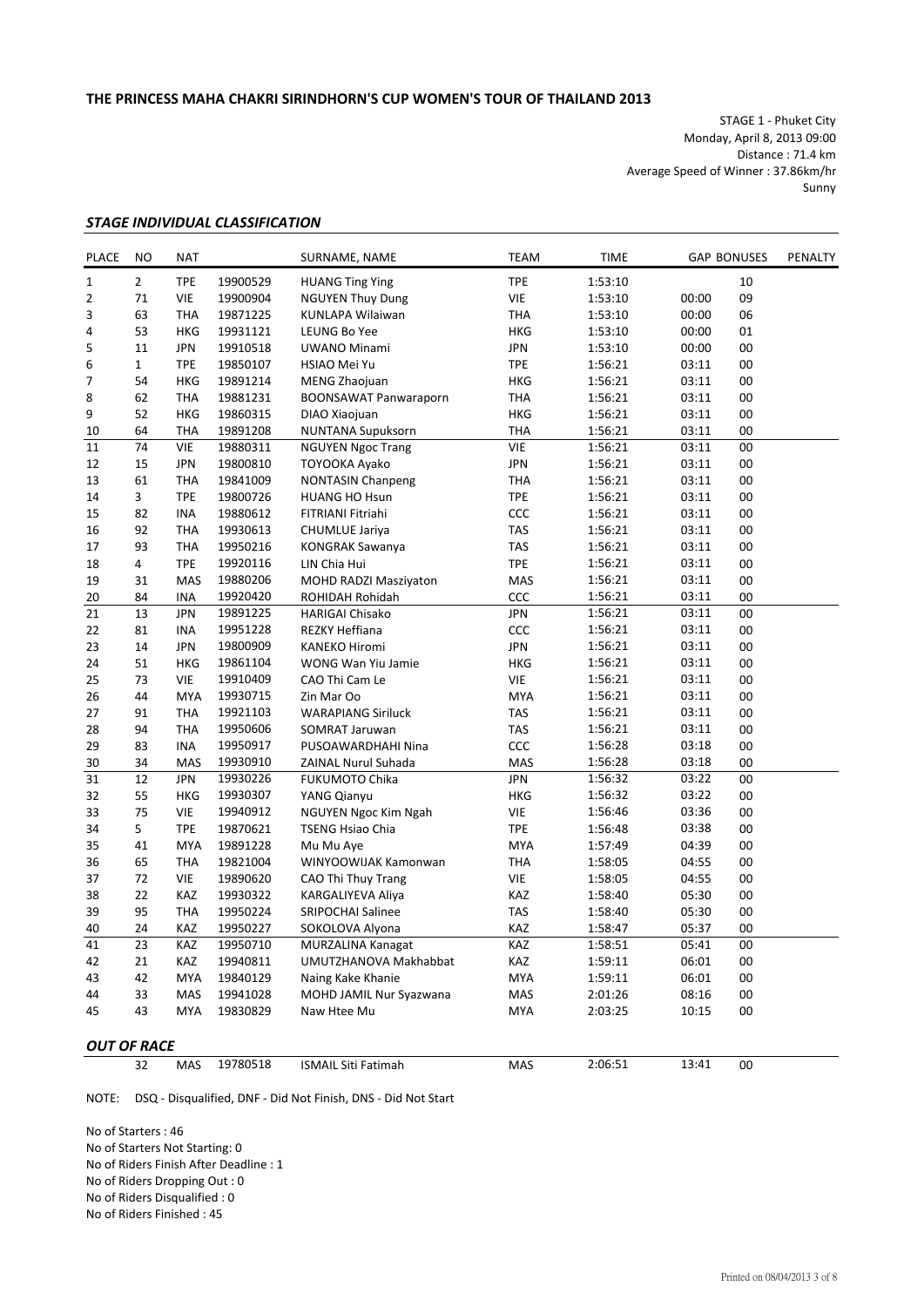### *STAGE TEAM CLASSIFICATION*

| <b>PLACE</b> | <b>TEAM</b>                    | <b>MEMBERS</b> | <b>TIME</b> | <b>GAP</b> |  |
|--------------|--------------------------------|----------------|-------------|------------|--|
| 1            | TEAM HONG KONG CHINA           | 53,54,52       | 5:45:52     |            |  |
| 2            | CHINESE TAIPEI NATIONAL TEAM   | 2,1,3          | 5:45:52     | 00:00      |  |
| 3            | TEAM THAILAND                  | 63,62,64       | 5:45:52     | 00:00      |  |
| 4            | <b>VIETNAM NATIONAL TEAM</b>   | 71,74,73       | 5:45:52     | 00:00      |  |
| 5            | JAPAN NATIONAL TEAM            | 11,15,13       | 5:45:52     | 00:00      |  |
| 6            | CUSTOMS CYCLING CLUB INDONESIA | 82,84,81       | 5:49:03     | 03:11      |  |
| 7            | <b>T-ALL STAR</b>              | 92,93,91       | 5:49:03     | 03:11      |  |
| 8            | <b>MYANMAR NATIONAL TEAM</b>   | 44.41.42       | 5:53:21     | 07:29      |  |
| 9            | MALAYSIAN NAYIONAL TEAM        | 31,34,33       | 5:54:15     | 08:23      |  |
| 10           | KAZAKHSTAN NATIONAL TEAM       | 22,24,23       | 5:56:18     | 10:26      |  |

# *STAGE BEST ASEAN RIDER*

| PLACE          | NO. | NAME                     | TIME GAP          | PLACE NO |    | NAME                  | <b>TIME</b>   | GAP |
|----------------|-----|--------------------------|-------------------|----------|----|-----------------------|---------------|-----|
| $\mathbf{1}$   | 71  | <b>NGUYEN T - VIE</b>    | 1:53:10           | 11       | 75 | NGUYEN N - VIE        | 1:56:46 03:36 |     |
| 2              | 63  | KUNLAPA W - THA          | 1:53:10 00:00     | 12       | 41 | Mu Mu Aye - MYA       | 1:57:49 04:39 |     |
| 3              | 62  | <b>BOONSAWAT P - THA</b> | 1:56:21 03:11     | 13       | 65 | WINYOOWIJAK K - THA   | 1:58:05 04:55 |     |
| 4              | 64  | <b>NUNTANA S - THA</b>   | $1:56:21$ $03:11$ | 14       | 72 | CAO T - VIE           | 1:58:05 04:55 |     |
| 5              | 74  | NGUYEN N - VIE           | $1:56:21$ $03:11$ | 15       | 42 | Naing Kake Khanie - M | 1:59:11 06:01 |     |
| 6              | 61  | NONTASIN C - THA         | $1:56:21$ $03:11$ | 16       | 33 | MOHD JAMIL N - MAS    | 2:01:26 08:16 |     |
| $\overline{7}$ | 31  | MOHD RADZI M - MAS       | 1:56:21 03:11     | 17       | 43 | Naw Htee Mu - MYA     | 2:03:25 10:15 |     |
| 8              | 73  | CAO T - VIE              | $1:56:21$ $03:11$ |          |    |                       |               |     |
| 9              | 44  | Zin Mar Oo - MYA         | 1:56:21 03:11     |          |    |                       |               |     |
| 10             | 34  | ZAINAL N - MAS           | 1:56:28 03:18     |          |    |                       |               |     |

#### *STAGE ASEAN TEAM CLASSIFICATION*

| <b>PLACE</b> | TEAM                    | <b>MEMBERS</b> | <b>TIME</b> | GAP   |
|--------------|-------------------------|----------------|-------------|-------|
|              | TEAM THAILAND           | 63,62,64       | 5:45:52     |       |
|              | VIETNAM NATIONAL TEAM   | 71,74,73       | 5:45:52     | 00:00 |
| 3            | MYANMAR NATIONAL TEAM   | 44,41,42       | 5:53:21     | 07:29 |
| 4            | MALAYSIAN NAYIONAL TEAM | 31, 34, 33     | 5:54:15     | 08:23 |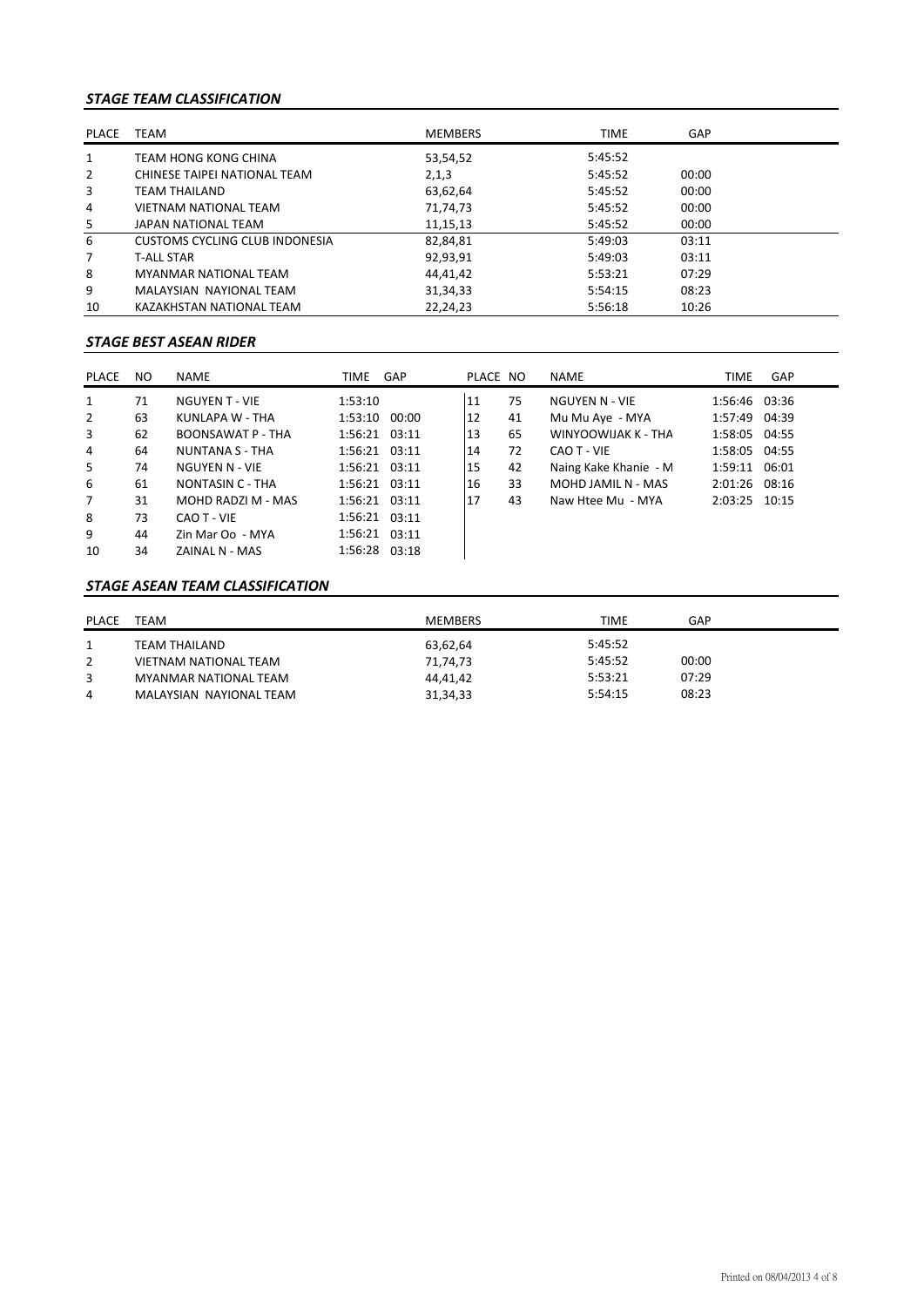AFTER STAGE 1 Monday, April 8, 2013 Total Distance Covered : 71.4 km Average Speed of Leader : 37.91 km/hr

### *INDIVIDUAL GENERAL CLASSIFICATION by TIME (YELLOW JERSEY)*

| <b>PLACE</b> | <b>NO</b>      | UCI CODE   |          | SURNAME, NAME                | <b>TEAM</b> | <b>TIME</b> | GAP   |
|--------------|----------------|------------|----------|------------------------------|-------------|-------------|-------|
| $\mathbf 1$  | $\overline{2}$ | <b>TPE</b> | 19900529 | <b>HUANG Ting Ying</b>       | <b>TPE</b>  | 1:53:00     |       |
| 2            | 71             | <b>VIE</b> | 19900904 | <b>NGUYEN Thuy Dung</b>      | <b>VIE</b>  | 1:53:01     | 00:01 |
| 3            | 63             | THA        | 19871225 | KUNLAPA Wilaiwan             | <b>THA</b>  | 1:53:04     | 00:04 |
| 4            | 53             | <b>HKG</b> | 19931121 | LEUNG Bo Yee                 | <b>HKG</b>  | 1:53:09     | 00:09 |
| 5            | 11             | <b>JPN</b> | 19910518 | <b>UWANO Minami</b>          | <b>JPN</b>  | 1:53:10     | 00:10 |
| 6            | $\mathbf{1}$   | <b>TPE</b> | 19850107 | HSIAO Mei Yu                 | <b>TPE</b>  | 1:56:21     | 03:21 |
| 7            | 54             | HKG        | 19891214 | MENG Zhaojuan                | <b>HKG</b>  | 1:56:21     | 03:21 |
| 8            | 62             | <b>THA</b> | 19881231 | <b>BOONSAWAT Panwaraporn</b> | <b>THA</b>  | 1:56:21     | 03:21 |
| 9            | 52             | <b>HKG</b> | 19860315 | DIAO Xiaojuan                | <b>HKG</b>  | 1:56:21     | 03:21 |
| 10           | 64             | <b>THA</b> | 19891208 | <b>NUNTANA Supuksorn</b>     | <b>THA</b>  | 1:56:21     | 03:21 |
| 11           | 74             | <b>VIE</b> | 19880311 | <b>NGUYEN Ngoc Trang</b>     | <b>VIE</b>  | 1:56:21     | 03:21 |
| 12           | 15             | <b>JPN</b> | 19800810 | TOYOOKA Ayako                | <b>JPN</b>  | 1:56:21     | 03:21 |
| 13           | 61             | <b>THA</b> | 19841009 | <b>NONTASIN Chanpeng</b>     | <b>THA</b>  | 1:56:21     | 03:21 |
| 14           | 3              | <b>TPE</b> | 19800726 | <b>HUANG HO Hsun</b>         | <b>TPE</b>  | 1:56:21     | 03:21 |
| 15           | 82             | <b>INA</b> | 19880612 | FITRIANI Fitriahi            | ccc         | 1:56:21     | 03:21 |
| 16           | 92             | THA        | 19930613 | CHUMLUE Jariya               | <b>TAS</b>  | 1:56:21     | 03:21 |
| 17           | 93             | <b>THA</b> | 19950216 | <b>KONGRAK Sawanya</b>       | <b>TAS</b>  | 1:56:21     | 03:21 |
| 18           | 4              | <b>TPE</b> | 19920116 | LIN Chia Hui                 | <b>TPE</b>  | 1:56:21     | 03:21 |
| 19           | 31             | <b>MAS</b> | 19880206 | MOHD RADZI Masziyaton        | MAS         | 1:56:21     | 03:21 |
| 20           | 84             | <b>INA</b> | 19920420 | ROHIDAH Rohidah              | CCC         | 1:56:21     | 03:21 |
| 21           | 13             | <b>JPN</b> | 19891225 | <b>HARIGAI Chisako</b>       | <b>JPN</b>  | 1:56:21     | 03:21 |
| 22           | 81             | <b>INA</b> | 19951228 | REZKY Heffiana               | CCC         | 1:56:21     | 03:21 |
| 23           | 14             | <b>JPN</b> | 19800909 | <b>KANEKO Hiromi</b>         | <b>JPN</b>  | 1:56:21     | 03:21 |
| 24           | 51             | HKG        | 19861104 | <b>WONG Wan Yiu Jamie</b>    | <b>HKG</b>  | 1:56:21     | 03:21 |
| 25           | 73             | VIE        | 19910409 | CAO Thi Cam Le               | <b>VIE</b>  | 1:56:21     | 03:21 |
| 26           | 44             | <b>MYA</b> | 19930715 | Zin Mar Oo                   | <b>MYA</b>  | 1:56:21     | 03:21 |
| 27           | 91             | <b>THA</b> | 19921103 | <b>WARAPIANG Siriluck</b>    | <b>TAS</b>  | 1:56:21     | 03:21 |
| 28           | 94             | <b>THA</b> | 19950606 | <b>SOMRAT Jaruwan</b>        | TAS         | 1:56:21     | 03:21 |
| 29           | 83             | <b>INA</b> | 19950917 | PUSOAWARDHAHI Nina           | CCC         | 1:56:28     | 03:28 |
| 30           | 34             | <b>MAS</b> | 19930910 | ZAINAL Nurul Suhada          | MAS         | 1:56:28     | 03:28 |
| 31           | 12             | <b>JPN</b> | 19930226 | <b>FUKUMOTO Chika</b>        | <b>JPN</b>  | 1:56:32     | 03:32 |
| 32           | 55             | HKG        | 19930307 | YANG Qianyu                  | <b>HKG</b>  | 1:56:32     | 03:32 |
| 33           | 75             | <b>VIE</b> | 19940912 | NGUYEN Ngoc Kim Ngah         | VIE         | 1:56:46     | 03:46 |
| 34           | 5              | <b>TPE</b> | 19870621 | <b>TSENG Hsiao Chia</b>      | <b>TPE</b>  | 1:56:48     | 03:48 |
| 35           | 41             | <b>MYA</b> | 19891228 | Mu Mu Aye                    | <b>MYA</b>  | 1:57:49     | 04:49 |
| 36           | 65             | <b>THA</b> | 19821004 | WINYOOWIJAK Kamonwan         | <b>THA</b>  | 1:58:05     | 05:05 |
| 37           | 72             | <b>VIE</b> | 19890620 | CAO Thi Thuy Trang           | <b>VIE</b>  | 1:58:05     | 05:05 |
| 38           | 22             | KAZ        | 19930322 | KARGALIYEVA Aliya            | KAZ         | 1:58:40     | 05:40 |
| 39           | 95             | THA        | 19950224 | SRIPOCHAI Salinee            | <b>TAS</b>  | 1:58:40     | 05:40 |
| 40           | 24             | KAZ        | 19950227 | SOKOLOVA Alyona              | KAZ         | 1:58:47     | 05:47 |
| 41           | 23             | KAZ        | 19950710 | MURZALINA Kanagat            | KAZ         | 1:58:51     | 05:51 |
| 42           | 21             | KAZ        | 19940811 | UMUTZHANOVA Makhabbat        | KAZ         | 1:59:11     | 06:11 |
| 43           | 42             | MYA        | 19840129 | Naing Kake Khanie            | MYA         | 1:59:11     | 06:11 |
| 44           | 33             | MAS        | 19941028 | MOHD JAMIL Nur Syazwana      | MAS         | 2:01:26     | 08:26 |
| 45           | 43             | MYA        | 19830829 | Naw Htee Mu                  | <b>MYA</b>  | 2:03:25     | 10:25 |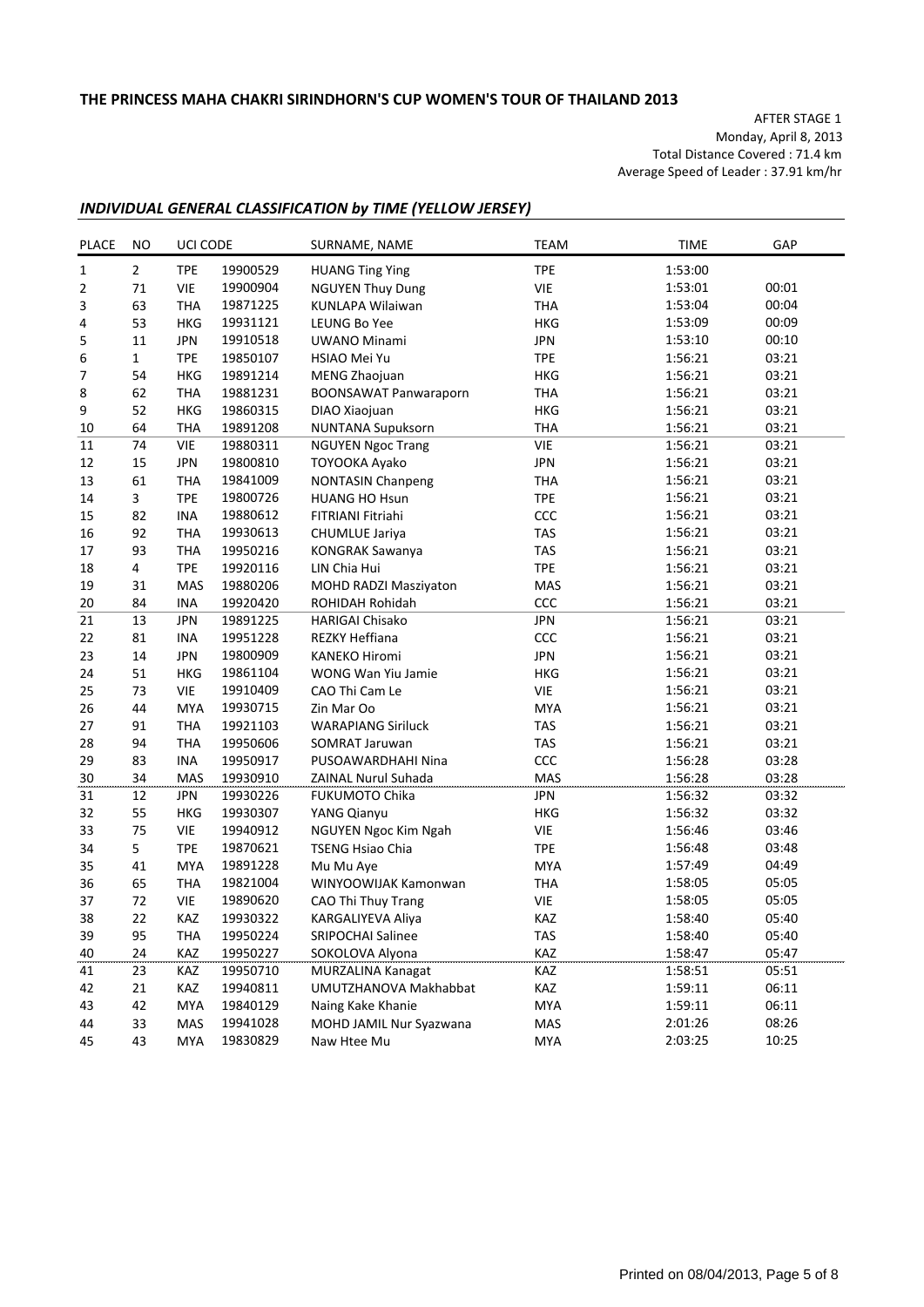### *TEAM GENERAL CLASSIFICATION by TIME*

| PLACE         | TEAM NAME                      | <b>CODE</b> | <b>TIME</b> | GAP   |
|---------------|--------------------------------|-------------|-------------|-------|
|               | TEAM HONG KONG CHINA           | <b>HKG</b>  | 5:45:52     |       |
| $\mathcal{L}$ | CHINESE TAIPEI NATIONAL TEAM   | <b>TPE</b>  | 5:45:52     | 00:00 |
| 3             | TFAM THAILAND                  | <b>THA</b>  | 5:45:52     | 00:00 |
| 4             | VIETNAM NATIONAL TEAM          | <b>VIE</b>  | 5:45:52     | 00:00 |
| 5             | JAPAN NATIONAL TEAM            | <b>IPN</b>  | 5:45:52     | 00:00 |
| 6             | CUSTOMS CYCLING CLUB INDONESIA | CCC         | 5:49:03     | 03:11 |
|               | T-ALL STAR                     | TAS         | 5:49:03     | 03:11 |
| 8             | MYANMAR NATIONAL TFAM          | <b>MYA</b>  | 5:53:21     | 07:29 |
| 9             | MALAYSIAN NAYIONAL TEAM        | MAS         | 5:54:15     | 08:23 |
| 10            | KAZAKHSTAN NATIONAL TEAM       | <b>KAZ</b>  | 5:56:18     | 10:26 |

#### *OVERALL BEST ASEAN RIDERS (BLUE JERSEY)*

| PLACE          | NO. | SURNAME, NAME - TEAM     | <b>TIME</b>   | <b>GAP</b> | PLACE NO |    | SURNAME, NAME - TEAM  | <b>TIME</b>   | <b>GAP</b> |
|----------------|-----|--------------------------|---------------|------------|----------|----|-----------------------|---------------|------------|
| 1              | 71  | <b>NGUYEN T - VIE</b>    | 1:53:01       |            | 11       | 75 | NGUYEN N - VIE        | 1:56:46 03:45 |            |
| 2              | 63  | KUNLAPA W - THA          | 1:53:04       | 00:03      | 12       | 41 | Mu Mu Aye - MYA       | 1:57:49 04:48 |            |
| 3              | 62  | <b>BOONSAWAT P - THA</b> | 1:56:21 03:20 |            | 13       | 65 | WINYOOWIJAK K - THA   | 1:58:05 05:04 |            |
| 4              | 64  | NUNTANA S - THA          | 1:56:21 03:20 |            | 14       | 72 | CAO T - VIE           | 1:58:05 05:04 |            |
| 5              | 74  | NGUYEN N - VIE           | 1:56:21 03:20 |            | 15       | 42 | Naing Kake Khanie - M | 1:59:11       | 06:10      |
| 6              | 61  | NONTASIN C - THA         | 1:56:21 03:20 |            | 16       | 33 | MOHD JAMIL N - MAS    | 2:01:26 08:25 |            |
| $\overline{7}$ | 31  | MOHD RADZI M - MAS       | 1:56:21 03:20 |            | 17       | 43 | Naw Htee Mu - MYA     | 2:03:25       | 10:24      |
| 8              | 73  | CAO T - VIE              | 1:56:21 03:20 |            |          |    |                       |               |            |
| 9              | 44  | Zin Mar Oo - MYA         | 1:56:21 03:20 |            |          |    |                       |               |            |
| 10             | 34  | ZAINAL N - MAS           | 1:56:28 03:27 |            |          |    |                       |               |            |

# *TEAM GENERAL CLASSIFICATION by TIME for ASEAN TEAM*

| PLACE | TEAM NAME               | CODE       | <b>TIME</b> | GAP   |
|-------|-------------------------|------------|-------------|-------|
|       | TEAM THAILAND           | <b>THA</b> | 5:45:52     |       |
| 2     | VIETNAM NATIONAL TEAM   | VIE        | 5:45:52     | 00:00 |
| 3     | MYANMAR NATIONAL TEAM   | <b>MYA</b> | 5:53:21     | 07:29 |
| 4     | MALAYSIAN NAYIONAL TEAM | <b>MAS</b> | 5:54:15     | 08:23 |

### *ORDER of TEAM CAR for STAGE 2*

| Order        | Team                           |  |
|--------------|--------------------------------|--|
|              |                                |  |
| $\mathbf{1}$ | CHINESE TAIPEI NATIONAL TEAM   |  |
| 2            | <b>VIETNAM NATIONAL TEAM</b>   |  |
| 3            | <b>TEAM THAILAND</b>           |  |
| 4            | TEAM HONG KONG CHINA           |  |
| 5            | JAPAN NATIONAL TEAM            |  |
| 6            | CUSTOMS CYCLING CLUB INDONESIA |  |
| 7            | <b>T-ALL STAR</b>              |  |
| 8            | MALAYSIAN NAYIONAL TEAM        |  |
| 9            | <b>MYANMAR NATIONAL TEAM</b>   |  |
| 10           | KAZAKHSTAN NATIONAL TEAM       |  |
|              |                                |  |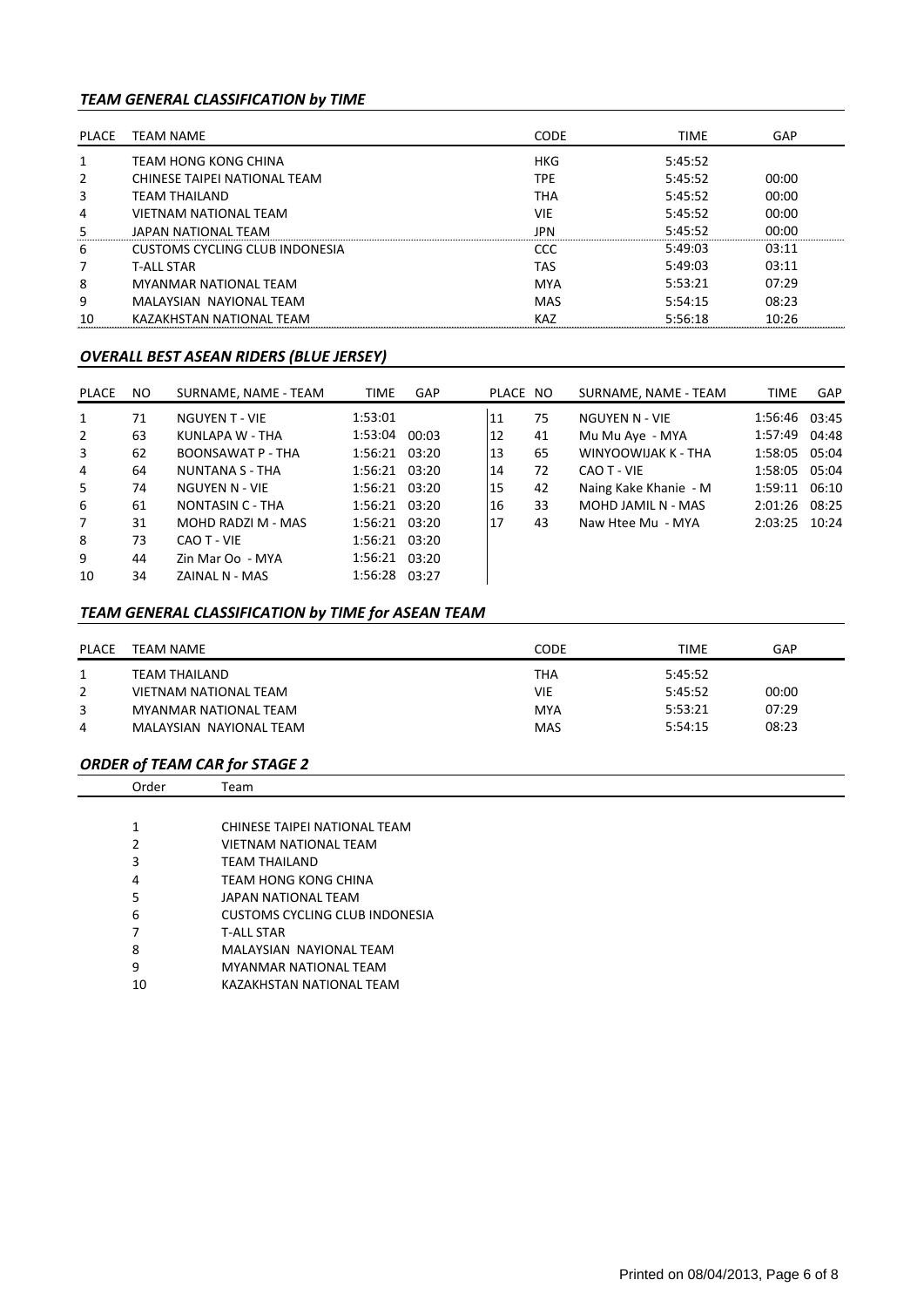STAGE 1 ‐ Phuket City Monday, April 8, 2013

#### *POINTS CLASSIFICATION (GREEN JERSEY)*

| <b>STAGE</b>               |                |                            |             |                |    | <b>OVERALL</b> |                |                    |             |                         |
|----------------------------|----------------|----------------------------|-------------|----------------|----|----------------|----------------|--------------------|-------------|-------------------------|
| PLACE NO                   |                | SURNAME, NAME              | <b>TEAM</b> | POINTS BONUSES |    | PLACE NO       |                | SURNAME, NAME      | <b>TEAM</b> | POINTS                  |
| <b>INTERMEDIATE SPRINT</b> |                |                            |             |                |    | $\mathbf{1}$   | 71             | <b>NGUYEN T</b>    | <b>VIE</b>  | 17                      |
|                            |                | at 56.15km, @Wiman Village |             |                |    | 2              | $\overline{2}$ | <b>HUANG T</b>     | <b>TPE</b>  | 16                      |
| 1                          | 71             | <b>NGUYEN T</b>            | <b>VIE</b>  | 3              | 03 | 3              | 63             | <b>KUNLAPA W</b>   | <b>THA</b>  | 15                      |
| 2                          | 63             | <b>KUNLAPA W</b>           | <b>THA</b>  | 2              | 02 | 4              | 53             | <b>LEUNG B</b>     | <b>HKG</b>  | 13                      |
| 3                          | 53             | <b>LEUNG B</b>             | <b>HKG</b>  | 1              | 01 | 5              | 11             | UWANO M            | <b>JPN</b>  | 11                      |
|                            |                |                            |             |                |    | 6              | 1              | <b>HSIAO M</b>     | <b>TPE</b>  | 10                      |
|                            | at FINISH Line |                            |             |                |    | 7              | 54             | <b>MENG Z</b>      | <b>HKG</b>  | 9                       |
| 1                          | $\overline{2}$ | <b>HUANG T</b>             | <b>TPE</b>  | 16             | 10 | 8              | 62             | <b>BOONSAWAT P</b> | <b>THA</b>  | 8                       |
| $\overline{2}$             | 71             | <b>NGUYEN T</b>            | <b>VIE</b>  | 14             | 06 | 9              | 52             | DIAO X             | <b>HKG</b>  | 7                       |
| 3                          | 63             | <b>KUNLAPA W</b>           | <b>THA</b>  | 13             | 04 | 10             | 64             | <b>NUNTANA S</b>   | <b>THA</b>  | 6                       |
| 4                          | 53             | <b>LEUNG B</b>             | <b>HKG</b>  | 12             |    | 11             | 74             | <b>NGUYEN N</b>    | <b>VIE</b>  | 5                       |
| 5                          | 11             | <b>UWANO M</b>             | <b>JPN</b>  | 11             |    | 12             | 15             | TOYOOKA A          | <b>JPN</b>  | 4                       |
| 6                          | 1              | <b>HSIAO M</b>             | <b>TPE</b>  | 10             |    | 13             | 61             | <b>NONTASIN C</b>  | <b>THA</b>  | 3                       |
| 7                          | 54             | <b>MENG Z</b>              | <b>HKG</b>  | 9              |    | 14             | 3              | <b>HUANG H</b>     | <b>TPE</b>  | $\overline{\mathbf{c}}$ |
| 8                          | 62             | <b>BOONSAWAT P</b>         | <b>THA</b>  | 8              |    | 15             | 82             | <b>FITRIANI F</b>  | <b>CCC</b>  | $\mathbf{1}$            |
| 9                          | 52             | DIAO X                     | <b>HKG</b>  | 7              |    |                |                |                    |             |                         |
| 10                         | 64             | <b>NUNTANA S</b>           | <b>THA</b>  | 6              |    |                |                |                    |             |                         |
| 11                         | 74             | <b>NGUYEN N</b>            | <b>VIE</b>  | 5              |    |                |                |                    |             |                         |
| 12                         | 15             | TOYOOKA A                  | <b>JPN</b>  | 4              |    |                |                |                    |             |                         |
| 13                         | 61             | <b>NONTASIN C</b>          | <b>THA</b>  | 3              |    |                |                |                    |             |                         |
| 14                         | 3              | <b>HUANG H</b>             | <b>TPE</b>  | 2              |    |                |                |                    |             |                         |
| 15                         | 82             | <b>FITRIANI F</b>          | CCC         | 1              |    |                |                |                    |             |                         |
|                            |                |                            |             |                |    |                |                |                    |             |                         |

| LACE NO      |    | SURNAME, NAME      | <b>TEAM</b> | <b>POINTS</b>  |
|--------------|----|--------------------|-------------|----------------|
| $\mathbf{1}$ | 71 | <b>NGUYENT</b>     | <b>VIE</b>  | 17             |
| 2            | 2  | <b>HUANG T</b>     | <b>TPE</b>  | 16             |
| 3            | 63 | KUNLAPA W          | THA         | 15             |
| 4            | 53 | <b>LEUNG B</b>     | <b>HKG</b>  | 13             |
| 5            | 11 | UWANO M            | <b>JPN</b>  | 11             |
| 6            | 1  | <b>HSIAO M</b>     | <b>TPE</b>  | 10             |
| 7            | 54 | MENG <sub>Z</sub>  | <b>HKG</b>  | 9              |
| 8            | 62 | <b>BOONSAWAT P</b> | THA         | 8              |
| 9            | 52 | DIAO X             | HKG         | 7              |
| 10           | 64 | <b>NUNTANA S</b>   | THA         | 6              |
| 11           | 74 | <b>NGUYEN N</b>    | VIE         | 5              |
| 12           | 15 | TOYOOKA A          | <b>JPN</b>  | 4              |
| 13           | 61 | <b>NONTASIN C</b>  | THA         | 3              |
| 14           | 3  | <b>HUANG H</b>     | <b>TPE</b>  | 2              |
| 15           | 82 | <b>FITRIANI F</b>  | CCC         | $\overline{1}$ |